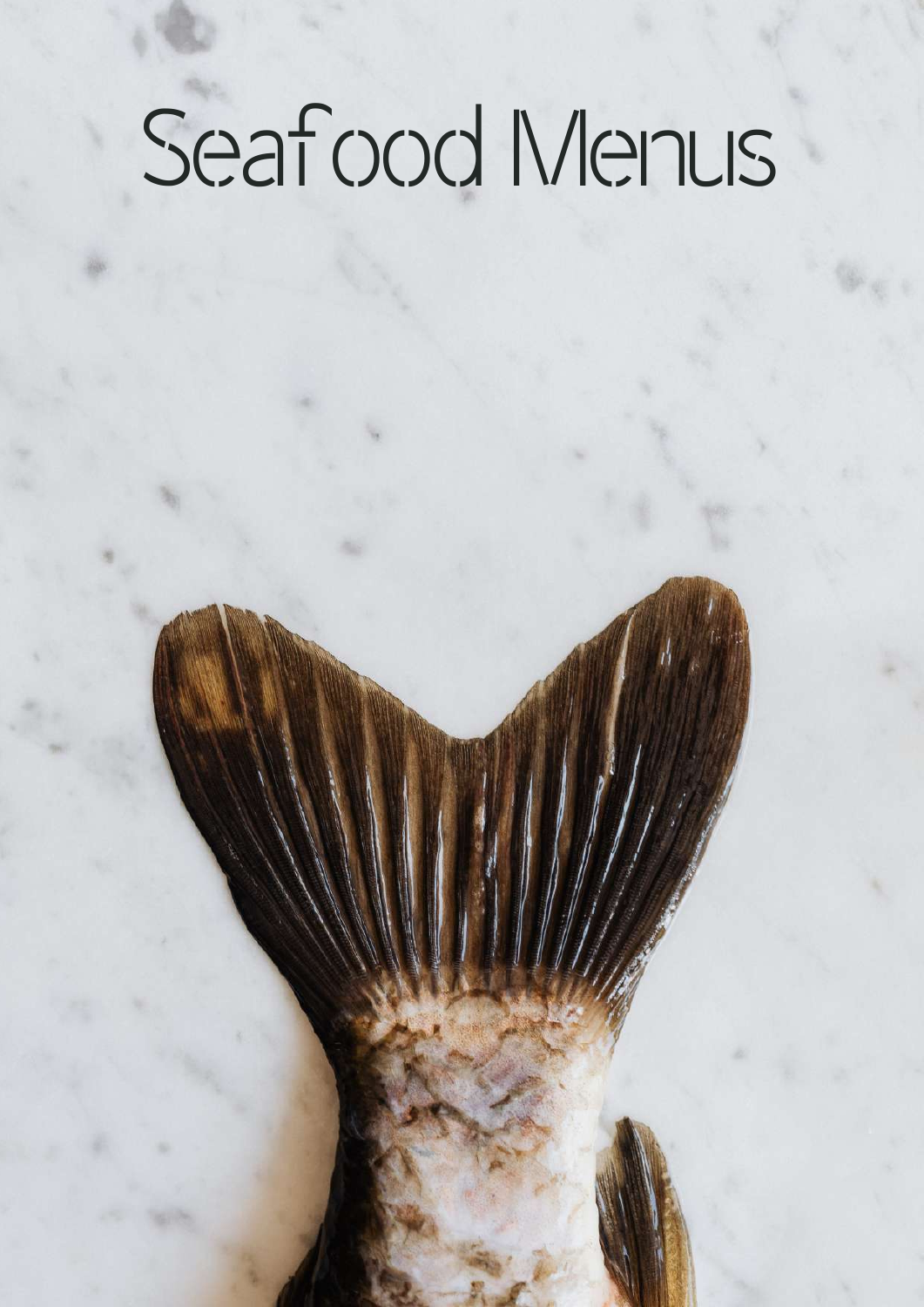

Canapé with smoked fish-roe spread and caviar. Served with seasonal mixed green salad, nuts, and cashews mayonnaise dressing

#### **FIRST COURSE**

• Basmati rice

• Green beans with red sweet peppers and fresh tomato sauce

#### **MAIN COURSE**

Sole with lemon-butter sauce and coarse sea salt

# **DESSERT**

Mango sorbet with galaktoboureko (Greek custard pie)

Menu: 95 EUR per person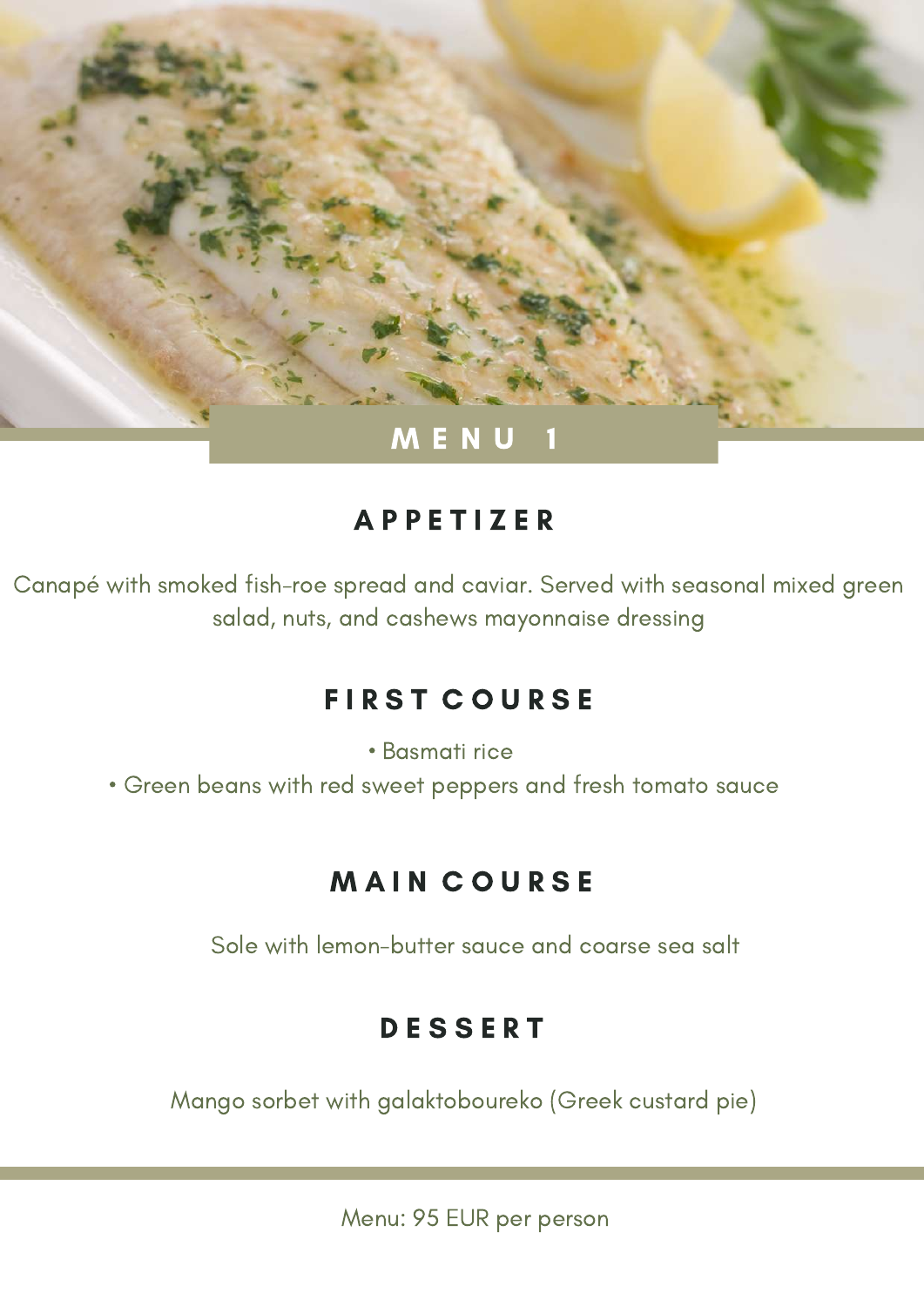

• Caprese salad skewers with fresh basil sauce

• Traditional Cretan Dakos rusks

topped with fresh bio tomatoes and myzithra cheese

#### **FIRST COURSE**

• Octopus with fava bean purée

• Grilled vegetables with halloumi cheese

# **MAIN COURSE**

Prawns with Youvetsi (fresh homemade pasta) prepared with tomatoes and basil cooked in a ceramic pot

#### **DESSERT**

Homemade cheesecake with fresh seasonal fruit salad

Menu: 90 EUR per person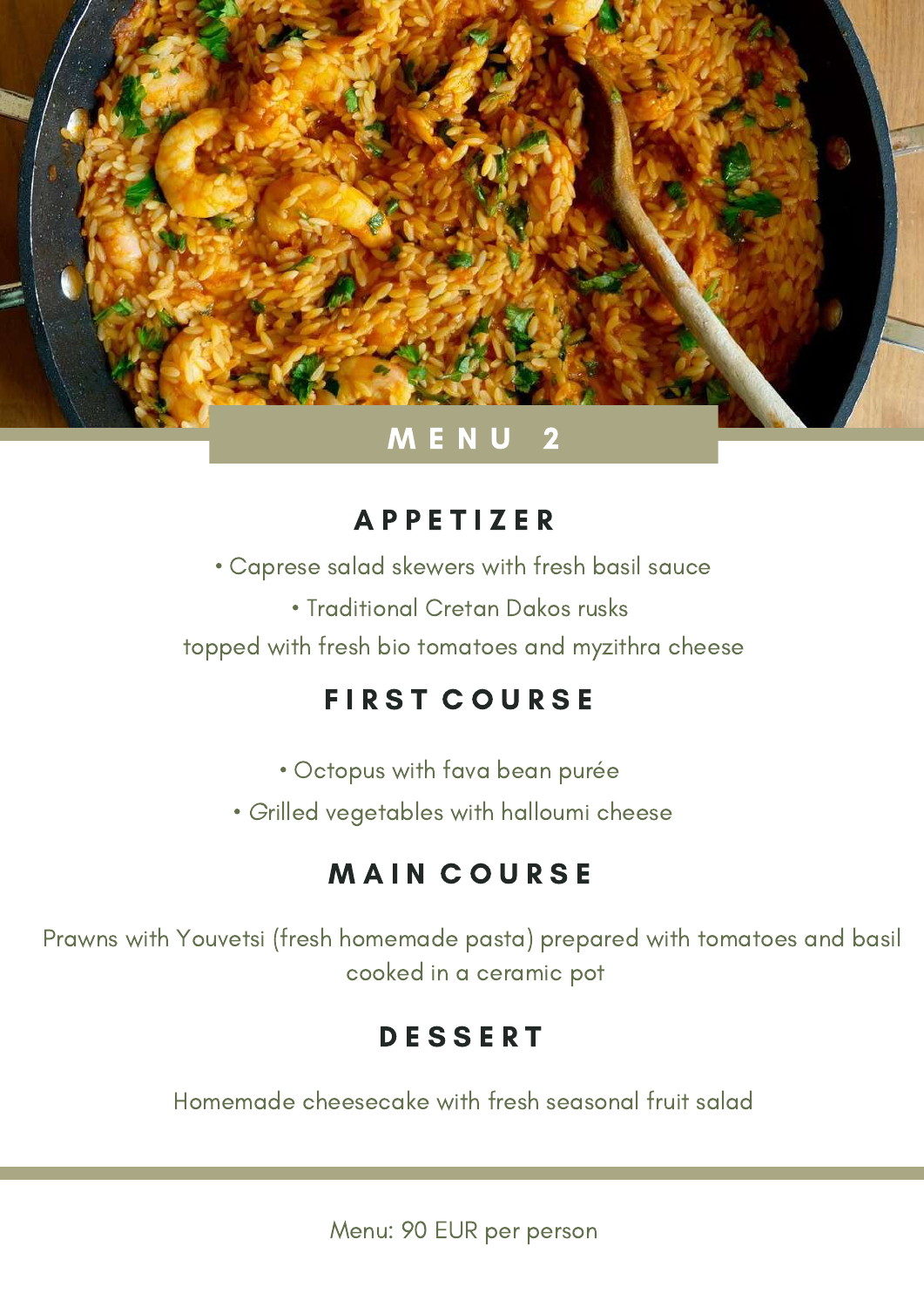

• Quinoa sprouts salad with fresh seasonal greens

• Parsley salad with marinated anchovies

# **FIRST COURSE**

• Prawns wrapped in a crispy kataifi crust with berry sauce

• Lentils burger accompanied by a yogurt dip

# **MAIN COURSE**

Fresh tuna with fried noodles and handmade rocket pesto

# **DESSERT**

Profiterole with fresh strawberries

Menu: 95 EUR per person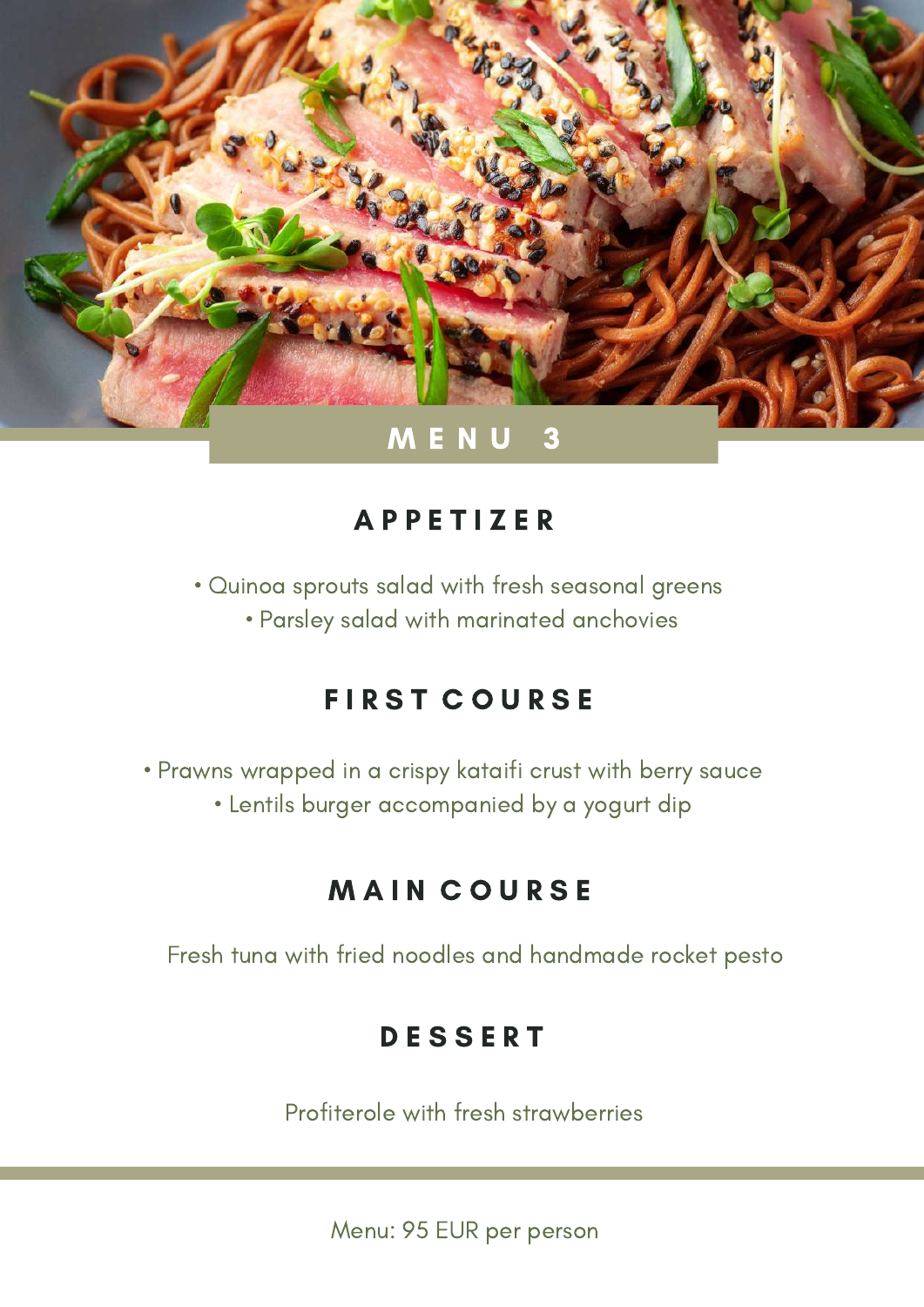

Almyra (local wild greens with ouzo sauce)

# **FIRST COURSE**

Salad with baby rocket and octopus Carpaccio

# **MAIN COURSE**

Red mullet fillet with saffron sauce and lemongrass, accompanied by sweet potato noodles

#### **DESSERT**

Mastic ice cream with orange pie

Menu: 100 EUR per person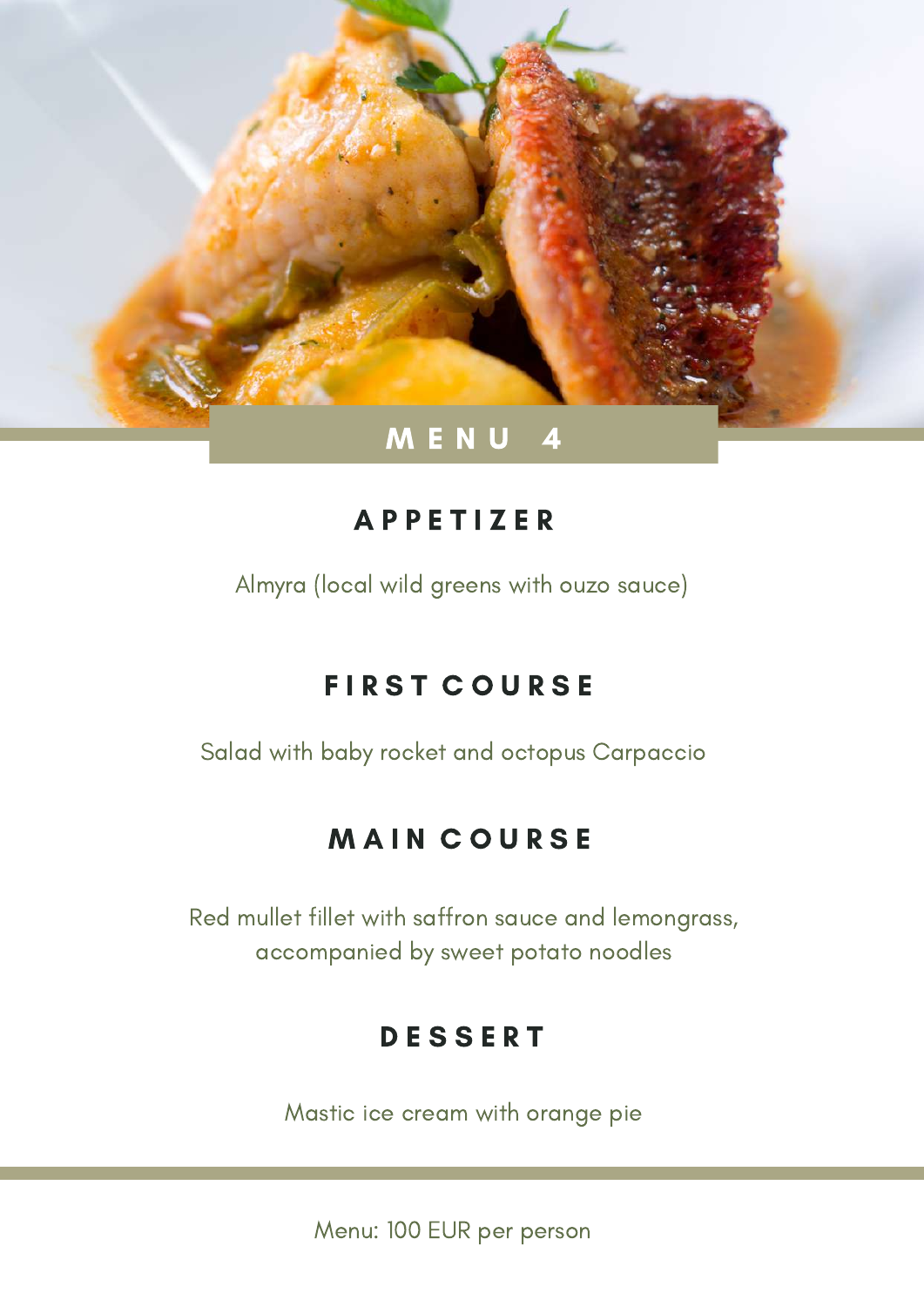

Assortiment of bio cherry tomatoes, fresh Cretan olives, Cretan graviera cheese and Dakos rusks topped with avocado and crab

#### **FIRST COURSE**

- Stuffed calamari on the grill, with xinotyri cheese from Mykonos, sun-dried tomatoes and capers
	- Fried small local fishes topped with parsley and lemon sauce

#### MAIN COURSE

Catch-of-the-day grouper fish with okra

#### **DESSERT**

Pistachio parfait with ice cream

Menu: 100 EUR per person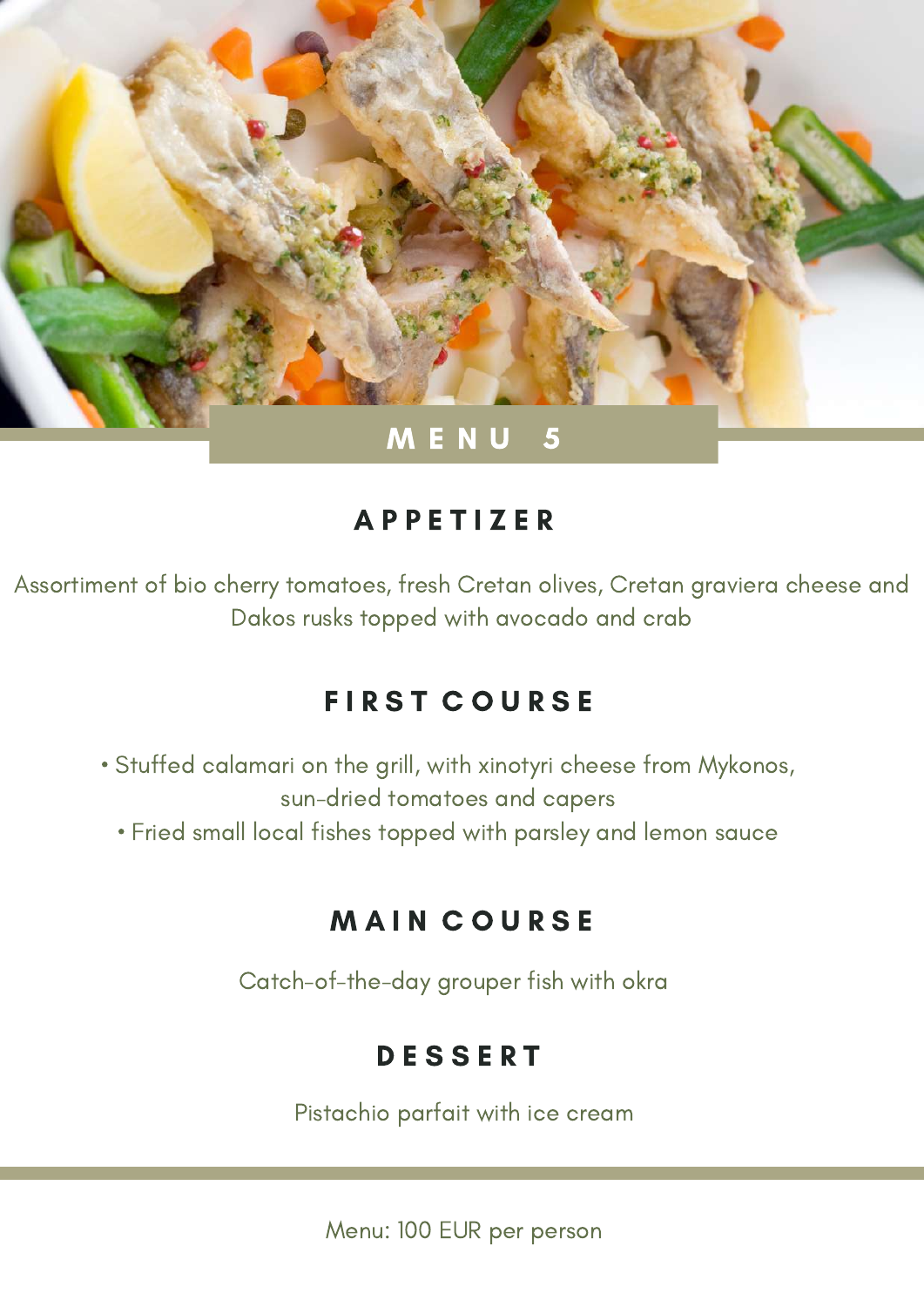

Variety of dips with a selection of slices of bread accompanied with homemade Grappa

#### **FIRST COURSE**

• Greek salad with cherry tomatoes and bio olive oil

• Prawns with ouzo sauce and fresh basil

#### **MAIN COURSE**

• Sole with lemon butter sauce

• Variety of local fish on charcoal ( Octopus, Squid, Sardines...)

#### **DESSERT**

Fresh seasonal fruit salad with ice cream

Menu: 100 EUR per person